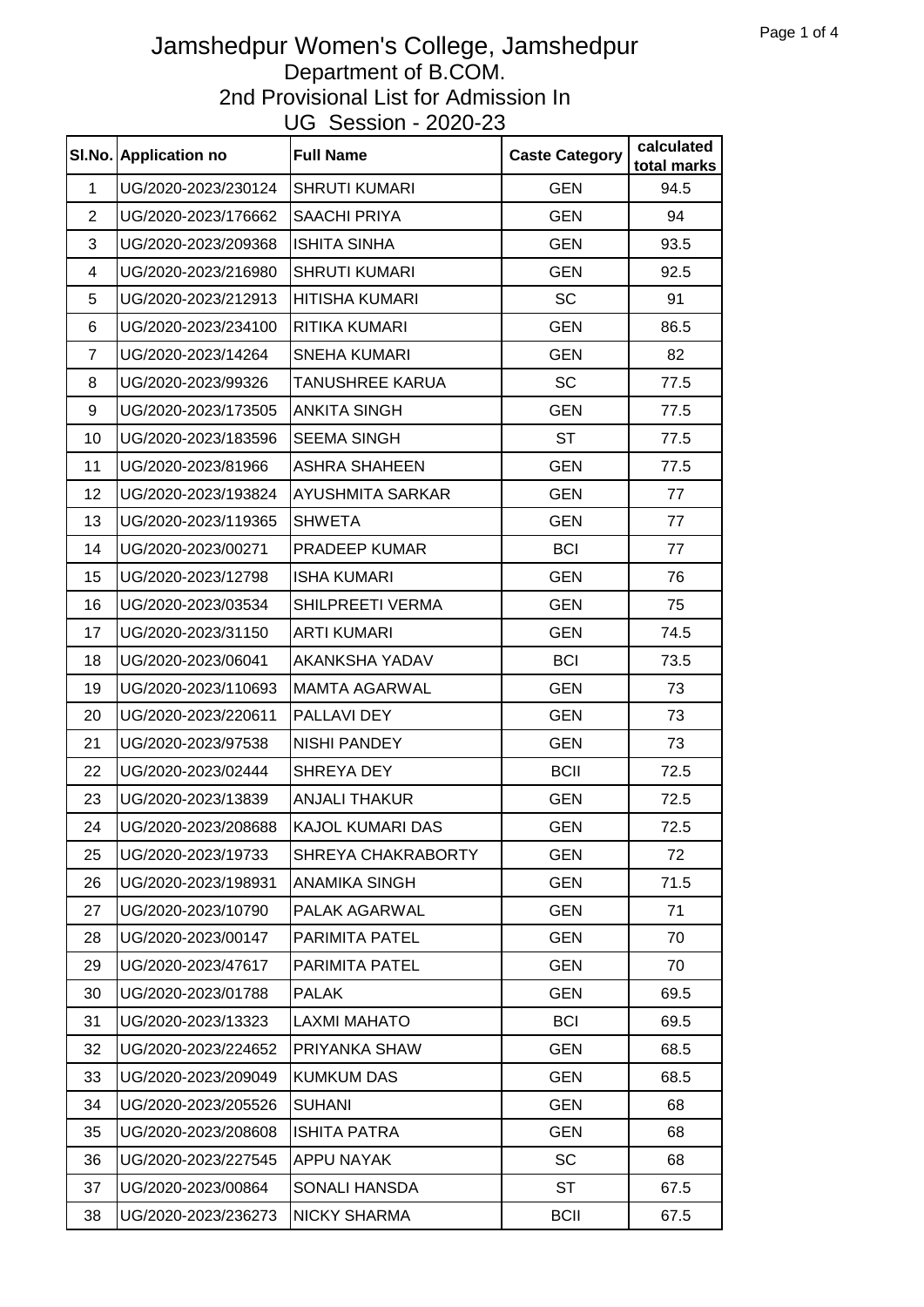|    | SI.No. Application no | <b>Full Name</b>         | <b>Caste Category</b> | calculated<br>total marks |
|----|-----------------------|--------------------------|-----------------------|---------------------------|
| 39 | UG/2020-2023/228134   | <b>AARTI GUPTA</b>       | <b>GEN</b>            | 67                        |
| 40 | UG/2020-2023/06437    | <b>KOMAL VERMA</b>       | <b>BCI</b>            | 67                        |
| 41 | UG/2020-2023/00015    | <b>AMRITA CHATTERJEE</b> | <b>GEN</b>            | 67                        |
| 42 | UG/2020-2023/196504   | <b>VARSHA KUMARI</b>     | <b>GEN</b>            | 67                        |
| 43 | UG/2020-2023/205763   | <b>RESHMI MARDI</b>      | <b>ST</b>             | 66.5                      |
| 44 | UG/2020-2023/208218   | <b>LEENA DAS</b>         | <b>BCI</b>            | 66.5                      |
| 45 | UG/2020-2023/231753   | <b>ARTI KUMARI</b>       | <b>GEN</b>            | 65.5                      |
| 46 | UG/2020-2023/26482    | <b>MANISHA KUMARI</b>    | <b>GEN</b>            | 65.5                      |
| 47 | UG/2020-2023/04725    | <b>MAMTA HONHAGA</b>     | <b>ST</b>             | 65.5                      |
| 48 | UG/2020-2023/58646    | <b>SIMRAN KUMARI</b>     | <b>BCI</b>            | 65                        |
| 49 | UG/2020-2023/07879    | <b>NIKITA TIWARI</b>     | <b>GEN</b>            | 65                        |
| 50 | UG/2020-2023/231545   | <b>ARTI KUMARI</b>       | <b>GEN</b>            | 65                        |
| 51 | UG/2020-2023/40403    | N SARTHIKA               | <b>GEN</b>            | 65                        |
| 52 | UG/2020-2023/68648    | <b>KUMARI PRERNA</b>     | <b>BCII</b>           | 65                        |
| 53 | UG/2020-2023/26447    | NANDANI KUMARI           | <b>GEN</b>            | 64.5                      |
| 54 | UG/2020-2023/220343   | <b>JANHVI CHAUHAN</b>    | SC                    | 64                        |
| 55 | UG/2020-2023/167685   | <b>MADHU KUMARI</b>      | <b>GEN</b>            | 64                        |
| 56 | UG/2020-2023/118019   | <b>GUDDI KUMARI</b>      | SC                    | 63.5                      |
| 57 | UG/2020-2023/16795    | <b>ROMA KUMARI</b>       | SC                    | 63.5                      |
| 58 | UG/2020-2023/220354   | RITA MAHATO              | <b>BCI</b>            | 63.5                      |
| 59 | UG/2020-2023/15862    | <b>ANJALI KUMARI</b>     | <b>GEN</b>            | 63                        |
| 60 | UG/2020-2023/222437   | RAJ NANDINI JAGDEV       | <b>GEN</b>            | 63                        |
| 61 | UG/2020-2023/207113   | <b>PRITI KUMARI</b>      | <b>GEN</b>            | 63                        |
| 62 | UG/2020-2023/08310    | PRIYA DAS                | <b>GEN</b>            | 63                        |
| 63 | UG/2020-2023/02362    | AVANTIKA RAJ SHAW        | <b>BCI</b>            | 62.5                      |
| 64 | UG/2020-2023/00918    | <b>VINITA KUMARI</b>     | <b>GEN</b>            | 62.5                      |
| 65 | UG/2020-2023/231736   | PRIYA SARKAR             | <b>GEN</b>            | 61.5                      |
| 66 | UG/2020-2023/206069   | <b>MANSHI GORAI</b>      | <b>ST</b>             | 61.5                      |
| 67 | UG/2020-2023/223151   | <b>AMISHA SUNDI</b>      | <b>ST</b>             | 61.5                      |
| 68 | UG/2020-2023/227498   | PUJA MOURYA              | <b>GEN</b>            | 61                        |
| 69 | UG/2020-2023/13338    | VANDANA SHARMA           | <b>GEN</b>            | 61                        |
| 70 | UG/2020-2023/57069    | RITIKA SHARMA            | <b>GEN</b>            | 61                        |
| 71 | UG/2020-2023/212827   | <b>DEEPA BHAKAT</b>      | <b>BCI</b>            | 61                        |
| 72 | UG/2020-2023/00841    | <b>SWEETY KUMARI</b>     | <b>GEN</b>            | 60.5                      |
| 73 | UG/2020-2023/01516    | <b>SNEHA PANDEY</b>      | <b>GEN</b>            | 60                        |
| 74 | UG/2020-2023/199105   | <b>NIDHI AGARWAL</b>     | <b>GEN</b>            | 60                        |
| 75 | UG/2020-2023/191626   | <b>SONALI DAS</b>        | <b>GEN</b>            | 60                        |
| 76 | UG/2020-2023/108218   | <b>CHANDNI MURMU</b>     | <b>ST</b>             | 60                        |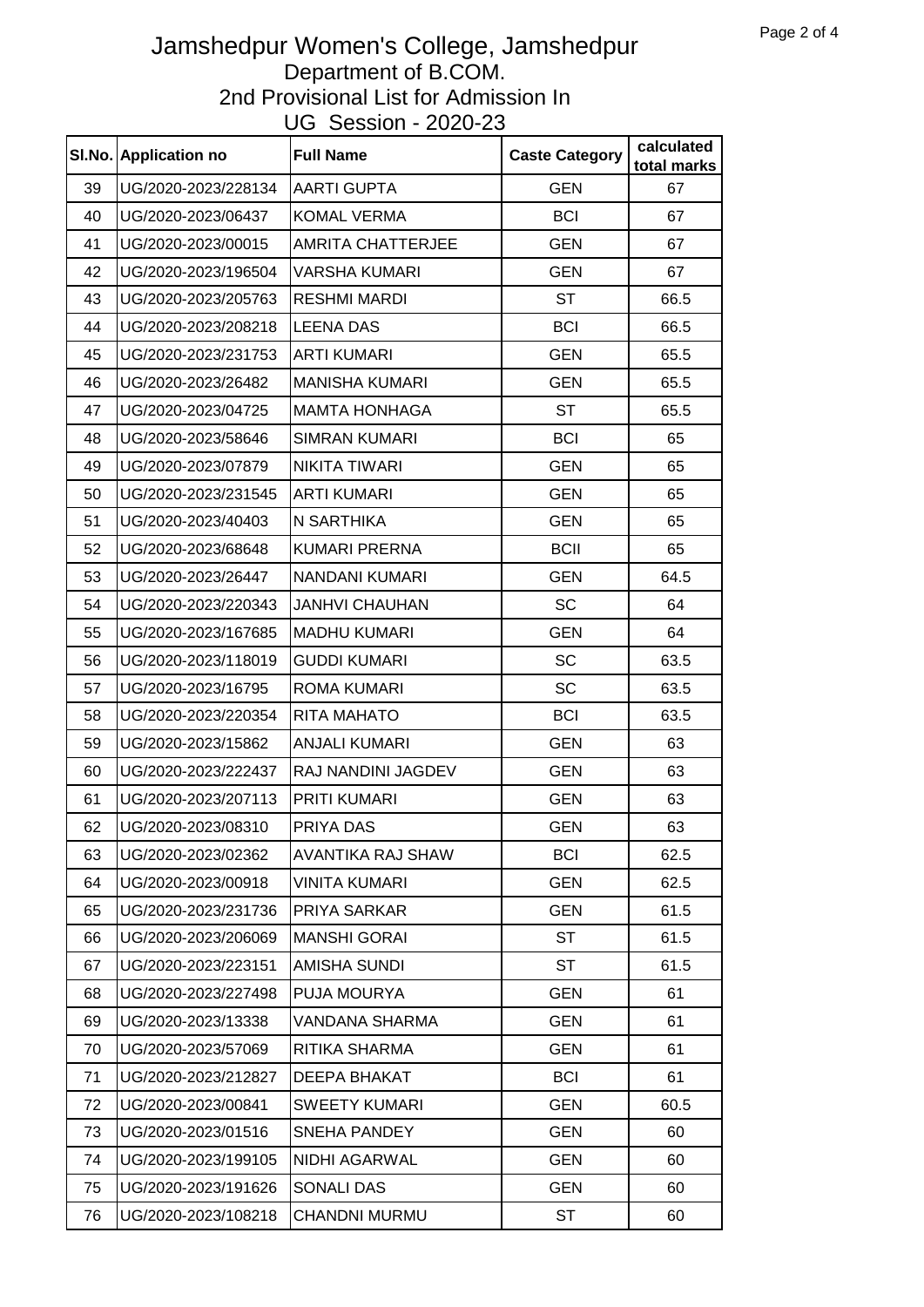|     | SI.No. Application no | <b>Full Name</b>          | <b>Caste Category</b> | calculated<br>total marks |
|-----|-----------------------|---------------------------|-----------------------|---------------------------|
| 77  | UG/2020-2023/190459   | <b>ASHA PURTY</b>         | <b>ST</b>             | 59.5                      |
| 78  | UG/2020-2023/229868   | <b>JYOTI PANDEY</b>       | <b>GEN</b>            | 59.5                      |
| 79  | UG/2020-2023/225643   | <b>LAXMI TUDU</b>         | ST                    | 59.5                      |
| 80  | UG/2020-2023/85583    | <b>FAIZA FEROZ</b>        | <b>GEN</b>            | 59                        |
| 81  | UG/2020-2023/204393   | SANDHIYA KUMARI GOND      | ST                    | 59                        |
| 82  | UG/2020-2023/00926    | <b>ANJALI SINGH</b>       | <b>ST</b>             | 59                        |
| 83  | UG/2020-2023/120684   | <b>MARY SUNDI</b>         | <b>ST</b>             | 59                        |
| 84  | UG/2020-2023/168984   | <b>SRINI RANI</b>         | <b>BCII</b>           | 58.5                      |
| 85  | UG/2020-2023/225872   | PRIYA KUMARI              | <b>BCI</b>            | 58.5                      |
| 86  | UG/2020-2023/220131   | <b>RUCHI KUMARI</b>       | <b>GEN</b>            | 58                        |
| 87  | UG/2020-2023/12797    | PRIYA KUMARI              | <b>BCI</b>            | 58                        |
| 88  | UG/2020-2023/199726   | <b>HEENA PERVEEN</b>      | <b>GEN</b>            | 57                        |
| 89  | UG/2020-2023/03369    | <b>MANISHA KUMARI</b>     | <b>GEN</b>            | 57                        |
| 90  | UG/2020-2023/234129   | PHEBA SIRKA               | <b>ST</b>             | 57                        |
| 91  | UG/2020-2023/74820    | <b>VAISHNAVI KHARWAR</b>  | <b>ST</b>             | 56.5                      |
| 92  | UG/2020-2023/07624    | PRIYANSHI BAJPAI          | <b>GEN</b>            | 56                        |
| 93  | UG/2020-2023/234331   | <b>SHALU KUMARI</b>       | <b>SC</b>             | 56                        |
| 94  | UG/2020-2023/229085   | <b>MINU HANSDA</b>        | <b>ST</b>             | 56                        |
| 95  | UG/2020-2023/200445   | <b>SHREYA RANI</b>        | <b>BCI</b>            | 55.5                      |
| 96  | UG/2020-2023/10960    | <b>SADAF PERWEEN</b>      | <b>GEN</b>            | 55                        |
| 97  | UG/2020-2023/05497    | <b>MONIKA DAS</b>         | <b>BCI</b>            | 55                        |
| 98  | UG/2020-2023/02988    | <b>NUTAN SHREYA BODRA</b> | <b>ST</b>             | 54.5                      |
| 99  | UG/2020-2023/03194    | <b>REENA KUMARI</b>       | <b>GEN</b>            | 54                        |
| 100 | UG/2020-2023/231416   | <b>DISHA MUKHERJEE</b>    | GEN                   | 54                        |
| 101 | UG/2020-2023/80361    | <b>KAJAL SAHU</b>         | <b>GEN</b>            | 53.5                      |
| 102 | UG/2020-2023/173252   | <b>SHAZIA PERWEEN</b>     | <b>GEN</b>            | 53                        |
| 103 | UG/2020-2023/08523    | <b>MEENA KUMARI</b>       | <b>BCI</b>            | 53                        |
| 104 | UG/2020-2023/42700    | PRIYANKA YADAV            | <b>GEN</b>            | 53                        |
| 105 | UG/2020-2023/200779   | <b>FARHEEN KHATOON</b>    | <b>GEN</b>            | 52.5                      |
| 106 | UG/2020-2023/123682   | <b>LAXMI SOREN</b>        | <b>ST</b>             | 52.5                      |
| 107 | UG/2020-2023/213638   | <b>NITU KUMARI</b>        | <b>GEN</b>            | 52.5                      |
| 108 | UG/2020-2023/224167   | SABITA MELGANDI           | <b>SC</b>             | 52.5                      |
| 109 | UG/2020-2023/05774    | <b>MUSKAN SAMAD</b>       | <b>ST</b>             | 52.5                      |
| 110 | UG/2020-2023/16463    | <b>SUMTI PAREYA</b>       | <b>ST</b>             | 52.5                      |
| 111 | UG/2020-2023/11221    | PRIYANKA SINHA            | <b>GEN</b>            | 52                        |
| 112 | UG/2020-2023/16834    | <b>DIVYA KUMARI</b>       | <b>GEN</b>            | 52                        |
| 113 | UG/2020-2023/13187    | <b>MANJU SARDAR</b>       | <b>ST</b>             | 52                        |
| 114 | UG/2020-2023/14204    | <b>SHIKHA SRITI</b>       | <b>GEN</b>            | 50.5                      |